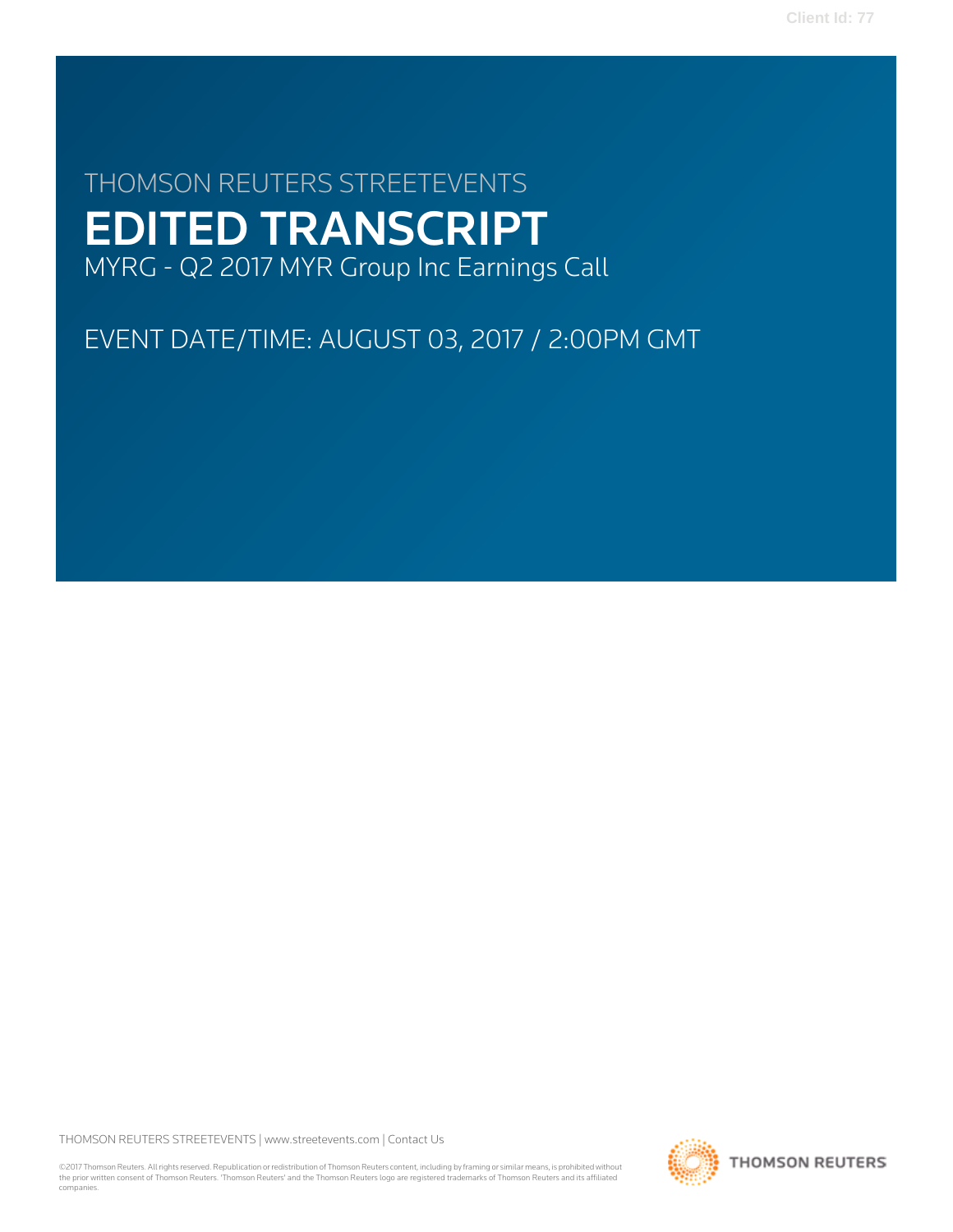# **CORPORATE PARTICIPANTS**

**[Betty R. Johnson](#page-2-0)** MYR Group Inc. - CFO, SVP and Treasurer **[Jeffrey J. Waneka](#page-5-0)** MYR Group Inc. - COO of Commercial & Industrial and SVP **[Kristine Walczak](#page-1-0)** Dresner Corporate Services, Inc. - SVP of IR **[Richard S. Swartz](#page-2-1)** MYR Group Inc. - CEO and President **[Tod M. Cooper](#page-3-0)** MYR Group Inc. - COO of Transmission & Distribution and SVP

# **CONFERENCE CALL PARTICIPANTS**

**[Alexander John Rygiel](#page-6-0)** FBR Capital Markets & Co., Research Division - Director of Research **[Andrew John Wittmann](#page-9-0)** Robert W. Baird & Co. Incorporated, Research Division - Senior Research Analyst **[Jonathan Paul Braatz](#page-13-0)** Kansas City Capital Associates - Partner and Research Analyst **[Noelle C. Dilts](#page-10-0)** Stifel, Nicolaus & Company, Incorporated, Research Division - VP and Analyst **[Robert Joseph Burleson](#page-12-0)** Canaccord Genuity Limited, Research Division - MD and Analyst **[Tahira Afzal](#page-7-0)** KeyBanc Capital Markets Inc., Research Division - MD, Associate Director of Equity Research, and Equity Research Analyst

# **PRESENTATION**

# **Operator**

Good day, ladies and gentlemen. Welcome to the MYR Group Second Quarter 2017 Conference Call. (Operator Instructions) And as a reminder, this conference may be recorded.

<span id="page-1-0"></span>I would now like to introduce Ms. Kristine Walczak of Dresner Corporate Services. Ma'am, you may begin.

# **Kristine Walczak** - Dresner Corporate Services, Inc. - SVP of IR

Thank you, and good morning, everyone. I'd like to welcome you to the MYR Group conference call to discuss the company's second quarter results for 2017, which were reported yesterday. Joining us on today's call are Rick Swartz, President and Chief Executive Officer; Betty Johnson, Senior Vice President and Chief Financial Officer and Treasurer; Tod Cooper, Senior Vice President and Chief Operating Officer of MYR Group's Transmission and Distribution segment; and Jeff Waneka, Senior Vice President and Chief Operating Officer of MYR Group's Commercial and Industrial segment.

If you did not receive yesterday's press release, please contact Dresner Corporate Services at (312) 726-3600 and we will send you a copy or go to the company's website, where a copy is available under the Investor Relations tab. Also, a replay of today's call will be available until Thursday, August 10, 11:59 p.m. Eastern Time by dialing (855) 859-2056 or (404) 537-3406 and entering the conference ID 42428877.

Before we begin, I want to remind you this discussion may contain forward-looking statements. Any such statements are based upon information available to MYR management as of this date, and MYR assumes no obligation to update any such forward-looking statement. These forward-looking statements involve risks and uncertainties that could cause actual results to differ materially from the forward-looking statements.

Accordingly, these statements are no guarantee of future performance. These risks and uncertainties are discussed in the company's annual report on Form 10-K for the year ended December 31, 2016, the company's quarterly report on Form 10-Q for the second quarter 2017 and in yesterday's press release.

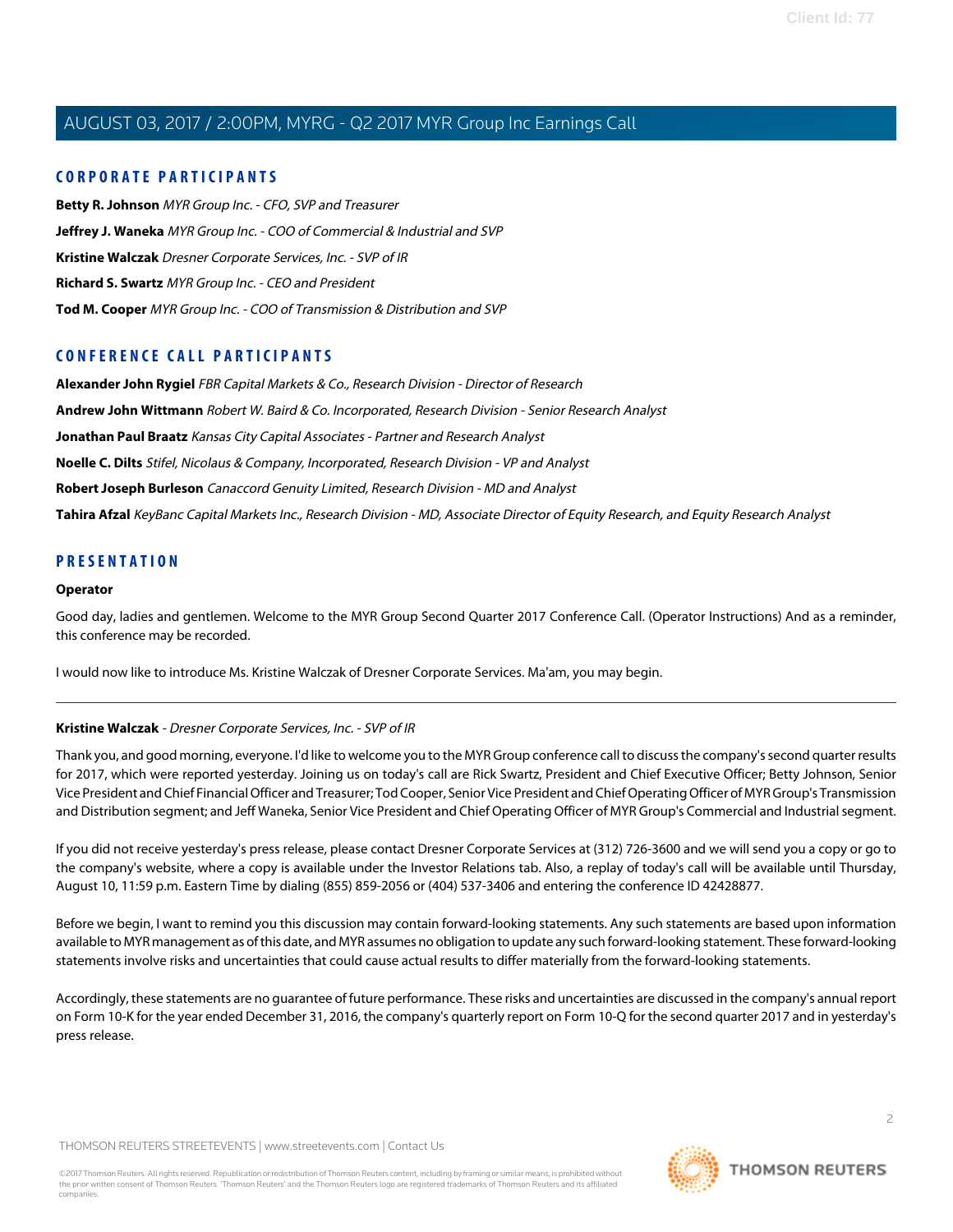Certain non-GAAP financial information will be discussed on the call today. A reconciliation of this non-GAAP information to the most comparable GAAP measure is set forth in yesterday's press release.

With that said, let me turn the call over to Rick Swartz.

# <span id="page-2-1"></span>**Richard S. Swartz** - MYR Group Inc. - CEO and President

Thanks, Kristine. Good morning, everyone. Welcome to our second quarter 2017 conference call to discuss financial and operational results. I will begin by providing a brief summary of the second quarter results, and then turn the call over to Betty Johnson, our Chief Financial Officer, for a more detailed financial review. Following Betty's discussion, Tod Cooper and Jeff Waneka, Chief Operating Officers for our T&D and C&I segments, will provide an industry outlook and discuss some of MYR Group's opportunities going forward. I will then conclude with some closing remarks and open the call up for your comments and question.

Second quarter 2017 revenues came in strong at \$356.2 million. However, our gross margin was down, largely due to write-downs on 3 projects. Two projects in the Midwest were significantly impacted by weather, resulting in unbudgeted cost associated with right-of-way access, lower productivity and increased road damage and repair requirements. As a result, we wrote down approximately \$2.8 million for these 2 projects in the second quarter.

One T&D project in Canada experienced cost impacts mainly associated with project delays and schedule extension. Although we are working diligently with our client to recover these costs, we have not yet recognized all of the revenue relating to various pending project claims and change orders. This resulted in a write-down of approximately \$2.6 million for this project in the second quarter.

Margins were also impacted by cost associated with acquisitions and opening new offices to grow the depth and breadth of our resources. And with those investments come some integration, utilization and operational challenges. While our financial results may not demonstrate the benefits from these new operations until late 2017, we believe they will strengthen our position and enable us to successfully execute any type or size of project; compete effectively against traditional and new competitors; and most importantly, serve the needs of our clients.

We anticipate gaining momentum on the back half of 2017 due to a healthy backlog, a steady bidding climate in both our T&D and C&I market segments and a variety of viable project opportunities in new and existing markets. Recognizing that our priority is to make sure that we -- that growth is profitable for our shareholders, we remain focused on strong project execution and a disciplined approach in all our bidding and operational activity. Looking ahead, the market looks like it will remain strong throughout this year and into next, and we believe we are well positioned in this competitive market to win our share of anticipated opportunities in both our market segments.

Industry activity and trends continue to point to historical investments in electrical infrastructure, which still supports the ongoing execution of our 3-prong strategy of prudent capital allocation for acquisitions, organic growth and return of capital to stockholders.

<span id="page-2-0"></span>Our commitments to developing skilled teams, working safely, expanding our client base and maintaining a solid financial position should continue to lay the foundation for future growth, allowing us to deliver strong returns to our stockholders. Our foundation is solid, our team is strong, and we believe MYR is in an excellent position for the coming years.

Now Betty will provide details on our financial results for the second quarter of 2017.

# **Betty R. Johnson** - MYR Group Inc. - CFO, SVP and Treasurer

Thank you, Rick, and good morning, everybody. Let me start by apologizing for my raspy voice this morning.

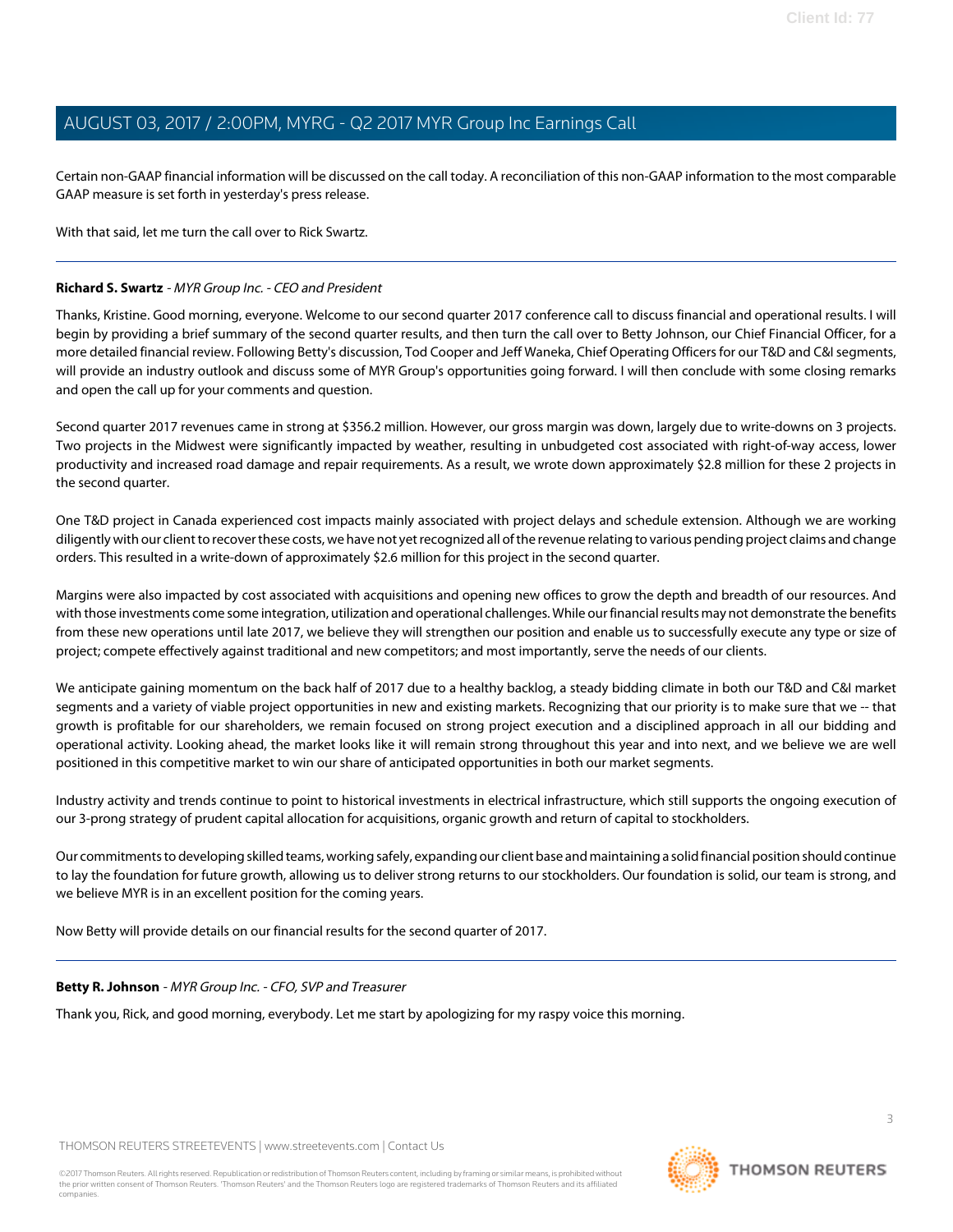Our second quarter 2017 revenues were \$356.2 million, which represents an increase of 36% compared to the same period of last year. The increase was primarily due to higher revenues from large transmission projects, an increase in distribution projects and higher C&I revenues due to increased spending from existing customers and the WPE acquisition in late 2016.

T&D revenues were \$239.8 million, an increase of 34.2% compared to the same period last year. The breakdown of T&D revenues was \$170.9 million for Transmission and \$68.9 million for Distribution.

C&I revenues were a record high for the third consecutive quarter at \$116.4 million, an increase of \$33.1 million or 39.7% compared to the same period last year.

Our overall gross profit was \$27.5 million compared to \$31.4 million in the second quarter of 2016. The decrease in gross profit was primarily due to lower overall gross margin, partially offset by higher revenues.

Our gross margin was 7.7% in the second quarter of 2017 compared to 12% in the same period last year. As Rick previously discussed, the decrease in gross margin was largely due to write-downs on 3 projects during the quarter and cost associated with organic and acquisition growth. Margins were negatively impacted by contingent consideration related to margin guarantees from an acquisition agreement, \$900,000, that was classified as other income. In addition, margins were also negatively impacted from high volume, from a large transmission project that carries lower-than-average margins due to the high mix of material subcontractor costs. Changes in our estimates of gross profit on certain projects resulted in a gross margin decrease of 210 basis points in the second quarter of 2017 compared to an increase of 10 basis points for the second quarter of 2016.

SG&A expenses were \$25 million, a \$2.5 million increase from the previous year. This was primarily due to \$2.8 million of cost associated with our expansion into new geographic markets and a higher payroll cost to support operations, partially offset by lower bonus and profit-sharing cost. SG&A as a percentage of revenue decreased to 7% for the second quarter of 2017 from 8.6% for the second quarter of 2016.

We had an income tax provision of \$2.5 million in the second quarter of 2017 compared to an income tax provision of \$3.3 million in the same quarter of 2016.

The effective tax rate in the second quarter of 2017 represented 67.3% of pretax income compared to an effective tax rate of 37.8% in the second quarter of 2016. The increase in the effective tax rate for the second quarter of 2017 was primarily caused by our inability to utilize losses experienced in certain Canadian operations.

Net income was \$1.2 million or \$0.07 per diluted share compared to \$5.5 million or \$0.31 per diluted share in the second quarter of 2016.

Turning to the June 2017 balance sheet. We had approximately \$10 million in cash and cash equivalents, \$44.9 million of funded debt and \$181.4 million in availability under our credit facility. Our Board of Directors recently approved a new \$20 million share repurchase program that will begin when share -- when the current share repurchase program expires. The new program will expire on August 15, 2018, or when the authorized funds are exhausted.

<span id="page-3-0"></span>Although we had a challenging first half of 2017, we believe that the fundamental business in markets we participate in are strong and should support improved profitability going forward. We believe our capital and borrowing capacity going forward will support our working capital needs, funding requirements, equipment investments and future growth.

I will now turn the call over to Tod and Jeff, who will provide an overall industry outlook and a view of MYR Group's opportunities. Tod?

# **Tod M. Cooper** - MYR Group Inc. - COO of Transmission & Distribution and SVP

Thanks, Betty, and thanks to everyone for joining us this morning. Although we have 3 projects that negatively affected our financial results for the first half of 2017, we remain confident we are headed in the right direction for continued growth and success. Let me tell you why. Our bidding

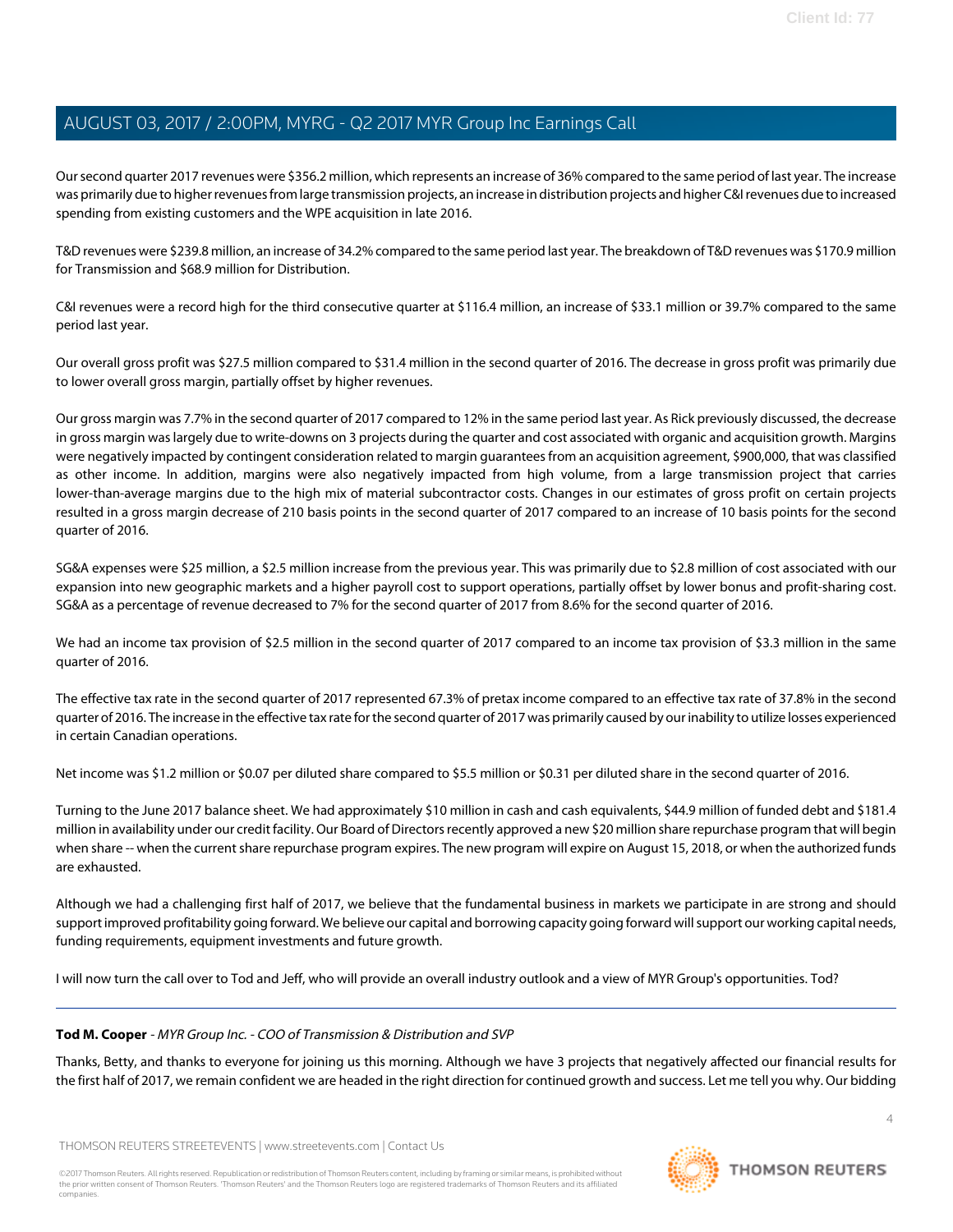activity for all types of work, including small to medium-sized projects, EPC projects and large transmission projects, has picked up substantially during late Q2 and early Q3. And we believe our experience and depth of resources puts us in a favorable position to win our share of these projects. We are committed to our strategy and believe our efforts will position us to capitalize on this healthy T&D market for years to come.

I'd like to spend a few moments now to tell you about the current transmission market. As I just stated, we are participating in a very active bidding environment for projects of all types and sizes. We have experienced an increase in EPC opportunities, which we expect to continue. To better serve ourselves for capturing more EPC work, we have strengthened our relationships through several meetings and strategy sessions with our industry partners. We have also enhanced our project management capabilities through experienced new hires and education and training, which has received positive feedback from our customers.

A number of our T&D operating groups are engaged in preproposal discussions with developers and utilities for projects of various sizes. Our experience and proven track record of executing projects enables us to provide construction expertise to developers and utilities prior to the RFP phase, which assists them in bringing projects to market. Early contractor involvement during project planning and engineering helps streamline project execution and typically results in a more successful project for all parties. By highlighting our value-add capabilities and sound knowledge base of project conditions, we position ourselves well when it comes time to compete on these opportunities.

On the utility side of the business, we saw several notable announcements during the second quarter, evidence that our utility clients and prospects are continuing to invest heavily in their power grid assets. SNL Energy surveyed 25 utilities about their plans for capital investments in the near term and found that most plan to increase their capital spend, focusing on strengthening critical energy infrastructure. A majority of these utilities that were part of the survey are MYR clients. Dominion Resources announced investments totaling \$800 million for projects of all sizes in 2017, including several 500 kV transmission segments and are replacing smaller lines throughout their system. While some planned projects are completed or under construction, we anticipate ample opportunity through the remainder of this year. MYR Group has extensive experience performing projects for Dominion over the past several years, including over 300 miles of 500 kV transmission lines.

Duke Energy announced their Power/Forward Carolinas initiative, which calls for \$13 billion in investments over the next 10 years for critical underground transmission lines, further integration of new grid technologies, installation of advanced smart metering, protection against physical and cyber attacks and the continued integration of renewable energy resources.

CenterPoint Energy in Houston announced that they have sought an endorsement by Texas regulators for their Freeport Area Master Plan Project, which consist of substation enhancements and the construction of a new 345 kV transmission line. The project, with an estimated cost of approximately \$247 million, will enhance reliability for the Gulf Coast region and deliver new generation to better serve the increase in industrial users in the area. We look forward to pursuing this exciting opportunity.

Oncor Electric Delivery Company, one of MYR's newest clients, announced gaining ERCOT approval for their Far West Texas Project, which is a joint venture with American Electric Power, another long-term MYR client. This 345 kV, 100-mile project in West Texas will help with regional grid stability and reliability. The project is expected to start construction in the next 2 years with a cost of approximately \$336 million.

We have also been encouraged in the second quarter by planning permitting progress for several multistate large projects, some of which have entered the RFP stage. As these large opportunities become a reality, we know that we are in a strong position to capture our fair share of the work.

Turning to the distribution market. Our crews continue to work through long-term contracts with multiple utilities. The overall distribution market continues to rebound, driven by ongoing improvements in housing market, the new -- the need to integrate new technology on the distribution system and the need to strengthen their grid during major storm occurrences.

We are happy to report that in the second quarter, we were notified that our long-standing distribution alliance agreement with Xcel Energy in Colorado would be approved for an additional 3-year term. This demonstrates the confidence that they have in our company and crews to provide continued quality service to their distribution system. Our distribution operation for Oncor Electric in Texas is gaining momentum. In order to better serve the overall Texas market, we recently opened a new office and fleet facility located outside of Alvarado, Texas, which demonstrates our commitment to serving this rapidly growing part of the country.

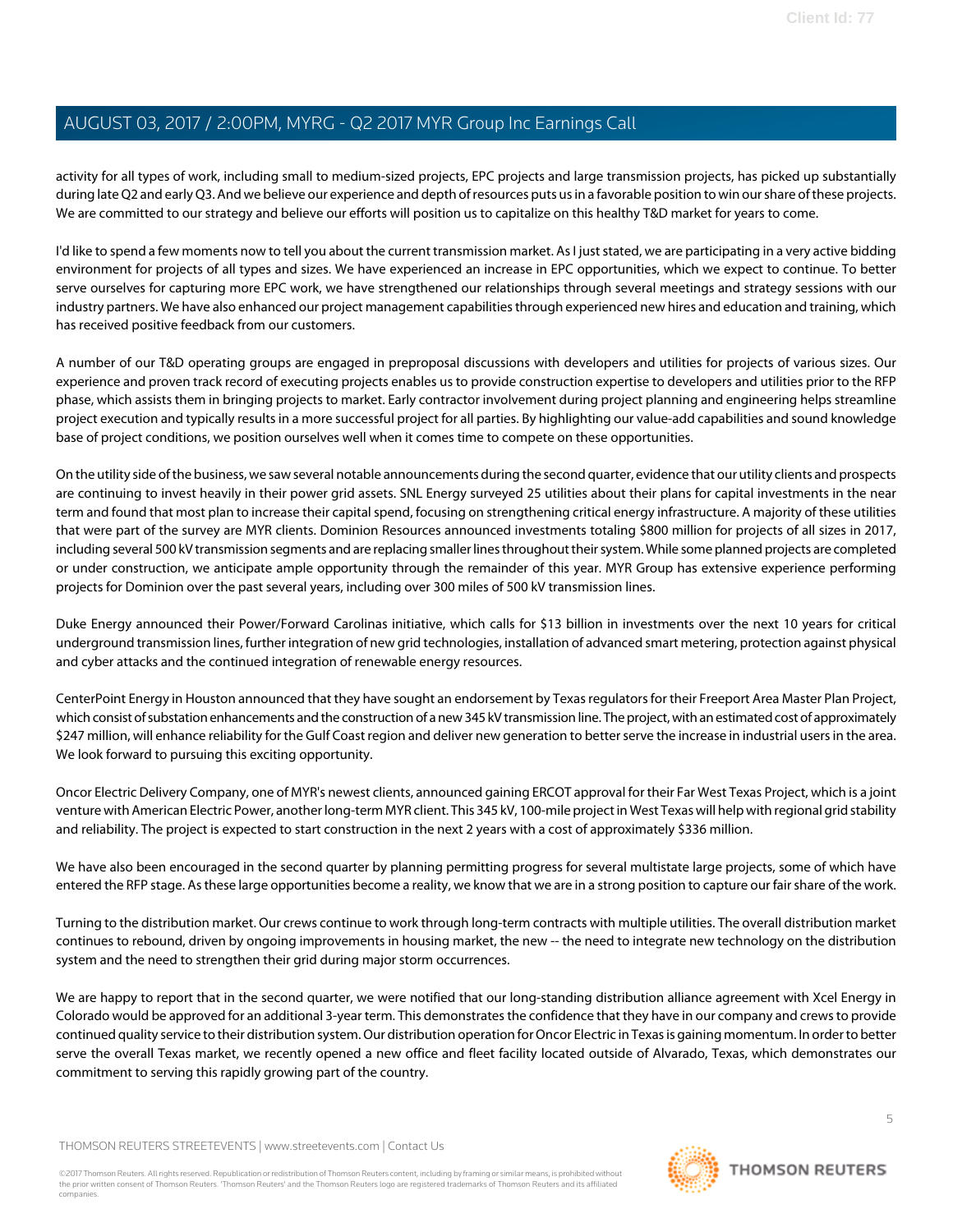On a final note, we will continue to focus on strengthening and growing our client relationships to ensure we remain the contractor of choice that is best suited to meet their current and future project needs. We will explore new markets and service offerings through acquisitions and organic growth initiatives, and we will remain disciplined as we carefully assess the competitive landscape and the needs for our clients in order to capitalize on the right opportunities to grow our business. We continue to invest in our people, equipment and safety programs so that MYR maintains its position as one of the country's leading specialty electrical contractors.

Thanks again for your time today. I will now turn the call over to Jeff Waneka, who will provide an overview and outlook of our Commercial and Industrial segment.

# <span id="page-5-0"></span>**Jeffrey J. Waneka** - MYR Group Inc. - COO of Commercial & Industrial and SVP

Thank you, Tod, and good morning, everyone. My vision for MYR's C&I segment is to continue to leverage technology while collaborating risk and reward in order to put us in a favorable position on some of the most advanced projects across the country. Our tight relationships are bringing high-quality opportunities, and our focus on high-tech puts us in a strong position to continue expanding operations.

Let me give you a few examples. First, let's start with an update on the aerospace industry. As the Internet of Things continues its rapid expansion, the demand for satellite communications grows ever greater. After more than a year of design collaboration with an international aerospace company, we were awarded a large contract to build a highly complex manufacturing and testing facility. We had mobilized the site and are now providing design assistance on other potential projects.

Moving to air travel. As security needs increase and Internet-based ticketing takes hold, airports are faced with the need to reconfigure major portions of their facilities. MYR C&I group is in negotiations at Denver International Airport on a multimillion dollar project, which starts the relocation of much of their infrastructure to allow changes in how passengers flow through the airport. We understand that international airports and other target markets will soon be undergoing similar infrastructure changes, and we believe that our high-tech experience will create an advantage for these future opportunities.

Moving to health care. Hospital providers are now emerging, both physically by coming together and combined space and through technology to better serve a broader clientele. Later this year, C&I will be completing Phase I of Banner Health's initiative to combine services with the University of Arizona in a new \$400 million building. Phase 2 of this project will be awarded later this year, and this project will continue throughout 2018. Understanding the complexities of co-mingled communication systems and clients into a single integrated facility gives us a distinct advantage on similar future endeavors. A prime example is the new Children's Hospital planned for Broomfield, Colorado. Since the initial award of this project, its value has grown as Children's Hospital creates additional space in their facility for other health care providers. This will be our fourth sizable project for this client, which puts us again shoulder-to-shoulder with their experts, providing long-term solutions and increasing our value with them.

Moving to transportation. Our groundbreaking U.S. 36 project between Denver and Boulder, Colorado, where our crews installed millions of dollars of high-tech equipment, fiber optics and signage, allows the Department of Transportation to streamline traffic flow and take steps intended to reduce major accidents and fatalities. This project has resulted in calls from around the country to assist on similar projects. As mentioned in our prior call, we are now on exclusive teams pursuing similar large projects in multiple states.

Moving to data centers. Nearly every division of C&I has data center work in progress, which is one of our strongest markets. We are also tracking many new desirable projects. For instance, we are working on our -- we are working for our largest data center client in multiple states, and there's a steady stream of upgrades in the planning stage. What's even more exciting is that every data center built leads to years of ongoing maintenance and upgrades. These are mission-critical facilities, and loyalty to their expert builders is very strong. In addition to the relationships established with data center owners, we are establishing strong relationships with some of the country's largest general contractors that focus primarily on building mission-critical facilities. When these types of projects are planned in our target markets, we are first on their list to help them budget the project and bring the project to life.

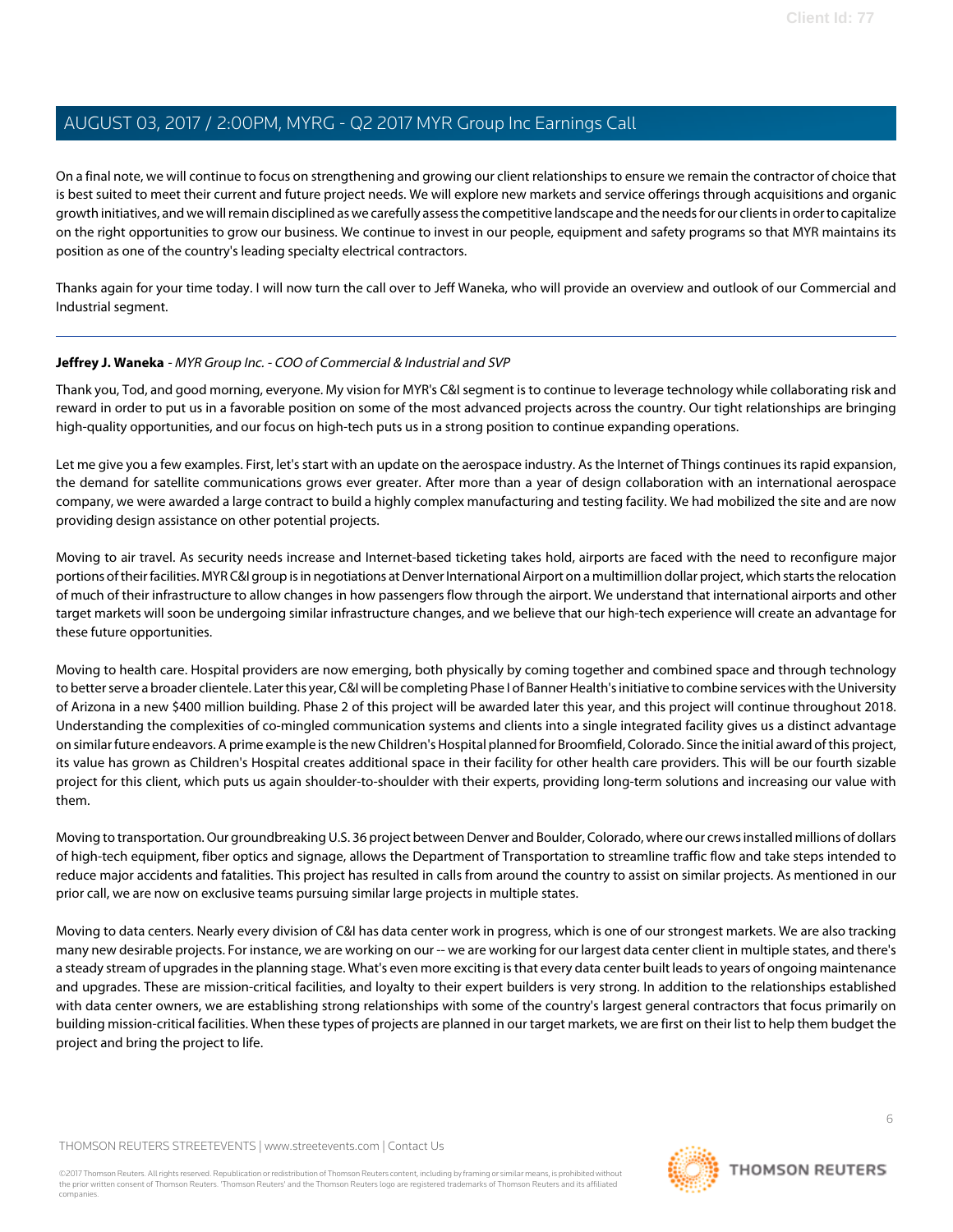Finally, we've opened a new division in our California region focused on the renewable energy market. This development occurred when we hired a team of industry veterans with renewable experience. MYR now has the ability to furnish all aspects of a renewable plant, from the panel to the transmission tie. We're also very excited about their experience in the battery storage industry, which has the potential to truly change the industry. I believe our opportunities to expand services in this market are abundant.

So to conclude, I've shared my vision of how MYR will continue leveraging trusting relationships combined with advances in technology that puts us in a favorable position for many exciting projects.

Thanks for your interest in our company, and I'll turn it back to Rick for a closing statement.

# **Richard S. Swartz** - MYR Group Inc. - CEO and President

Thank you for those updates, Tod and Jeff. Overall, as we reflect on our performance for the second quarter, we will focus on operational improvements in the second half as we continue to grow our business. We consider ourselves fortunate to work in this very robust and evolving industry. While uncertainty of project timing and a highly competitive landscape will continue to pose challenges, we believe we are in a strong position to capitalize on future opportunities we expect from this healthy market environment. We are committed to what we believe is a sound and well-executed business model to help us achieve our goals and deliver long-term value, and we'll continue to make strategic decisions that make our company safer and stronger. We do acknowledge that future success is never guaranteed. Only consistently strong leadership and dedicated employees over a long period of time can ensure long-term success in any business. That's what we have at MYR.

On behalf of Betty, Tod, Jeff and myself, I sincerely thank you for joining us on the call today and for your ongoing confidence in MYR Group. I look forward to updating you on our progress next quarter.

Operator, we are now ready to open the call up for comments and questions.

# **QUESTIONS AND ANSWERS**

# <span id="page-6-0"></span>**Operator**

(Operator Instructions) And our first question will come from the line of Alex Rygiel with FBR Capital.

# **Alexander John Rygiel** - FBR Capital Markets & Co., Research Division - Director of Research

You talked a little bit about the new market opportunities in the second half of 2017. Can you be a little bit more specific on that? Is that the new division in California you're referencing?

# **Richard S. Swartz** - MYR Group Inc. - CEO and President

It's that and it's a few of the organic areas that we opened last year that continue to have developments in it. We're securing work in those areas, and we're starting to see the backlog grow in most of the organic areas we've opened.

# **Alexander John Rygiel** - FBR Capital Markets & Co., Research Division - Director of Research

Excellent. And then as it relates to the 3 projects that impacted the second quarter, is there any carryover effect into the third quarter from these projects?

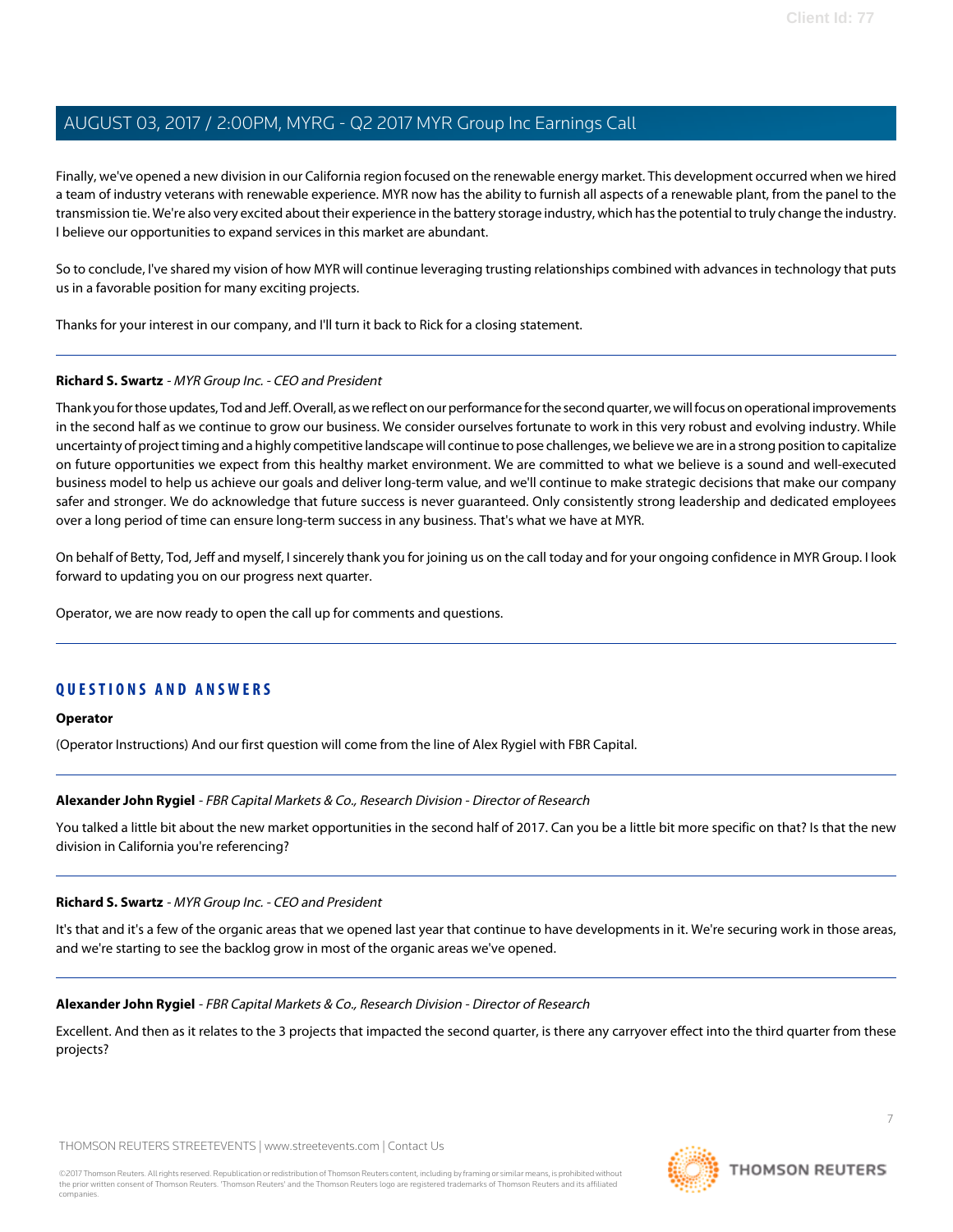# **Richard S. Swartz** - MYR Group Inc. - CEO and President

I'll let Tod take that, and then I'll add to it.

# **Tod M. Cooper** - MYR Group Inc. - COO of Transmission & Distribution and SVP

Yes. As far as the 2 projects in the Midwest, constructional on both of these projects is complete, and they've both been turned over to the client. On one project, we have a few remaining landowner settlements and 3 townships that we have to close out repair with. We've engaged a landowner consultant on that project, and we feel that we have the adequate reserves in place to finish those 2 projects in the Midwest. Now as far as the Canada project, that job substantially -- will be substantially complete at the end of September. Just a little more history on that is that the project is primarily a labor and equipment project. And it's encountered several delays beyond our control throughout the course of the project, and we continue to discuss the pending claims and change orders with our client. And we're prepared to take those to the next level if we cannot settle with the client. Rick, do you have anything?

# **Richard S. Swartz** - MYR Group Inc. - CEO and President

No, I think that covered it, Tod.

# **Alexander John Rygiel** - FBR Capital Markets & Co., Research Division - Director of Research

And then lastly, on the topic of EPC opportunities, it sounds like we might be going through kind of a mix shift here towards greater revenue contribution from EPC projects. Can you talk about that impact on your margins more broadly and your impact on your margins in the current quarter?

# **Richard S. Swartz** - MYR Group Inc. - CEO and President

We continue to see that developing, as we said in our script and as others are saying in the marketplace. It is more prevalent on the T&D side than it was, let's say, 2, 3 years ago. On our C&I side, that's been a big component of our business all along, so it's something we do. So we have the expertise there that we brought over to the line side as far as the procurement side and the engineering side on securing those and making sure that we have those covered. But as an overall fact, we're able to still secure a good margin on our labor and equipment. But the pass-through - when I say pass-through, it does come with a markup on the material, and the subcontractor component is usually at a lower rate. So you do see a little pressure there, but it depends on the contract.

# <span id="page-7-0"></span>**Operator**

And the next question will come from the line of Tahira Afzal with KeyBanc Capital Markets.

**Tahira Afzal** - KeyBanc Capital Markets Inc., Research Division - MD, Associate Director of Equity Research, and Equity Research Analyst

So I guess as I look at how your margins in T&D ramp back up to -- this year, should I assume a more gradual sort of back end-loaded ramp as you finish off and think about some of these projects? And does that mean that by the fourth quarter, we should be back to normalized margins over there?

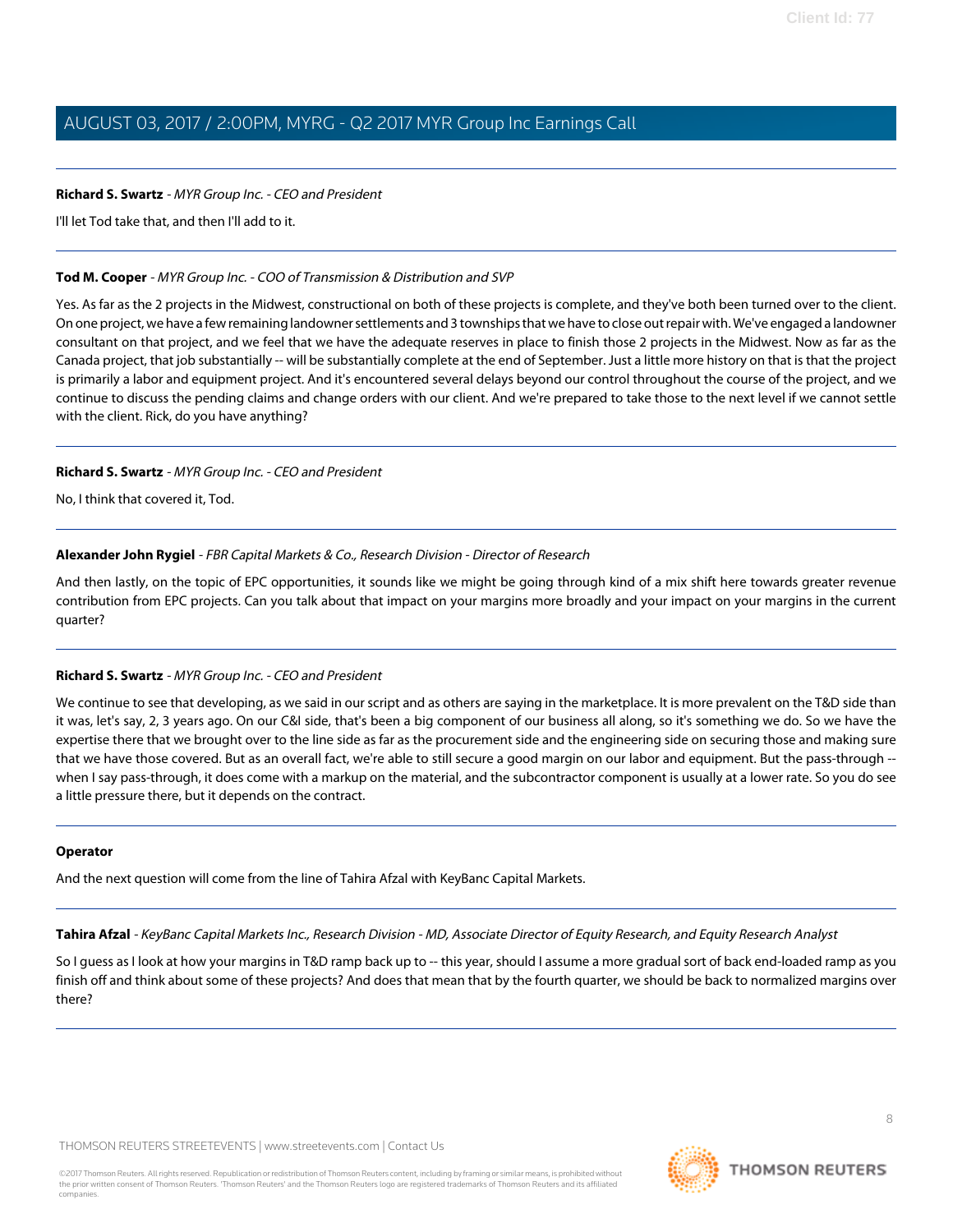# **Richard S. Swartz** - MYR Group Inc. - CEO and President

Yes, we sure hope so. I mean, when I look at our overall backlog, the margins in there remain consistent. As I said last quarter, that hasn't changed. We're not seeing a dip in our backlog margin. We do, this year, have a -- well, we have -- this year, we have a large project in Texas that we've discussed in the past that does have a lot of pass-through cost as far as subcontractor and material component in it, and that goes into the second quarter of next year. So we do see a little pressure there on the margins, but it's not enough to really move the needle much just because of the size of that EPC component of that project.

# **Tahira Afzal** - KeyBanc Capital Markets Inc., Research Division - MD, Associate Director of Equity Research, and Equity Research Analyst

Got it, okay. And talking about the C&I side, the margins over there have been, more so, bumping along the bottom of your range ex charges. Do we see some of these investments trailing off at some point and align sort of with the margin expansion over there?

# **Richard S. Swartz** - MYR Group Inc. - CEO and President

We're always driving for margin expansions where we can get it. So I think we look at it. We strive for that. It's just some of the factors that sometimes can pull you back a little from that, and we try to address that every quarter.

# **Betty R. Johnson** - MYR Group Inc. - CFO, SVP and Treasurer

And the C&I margins, you should manually adjust for those contingent considerations that are in other income that's -- that impacts the C&I margins. It doesn't impact our pretax income, but it's a classification in the financial statement. So there's -- they're a little bit stronger than op income that's shown in the segment.

# **Jeffrey J. Waneka** - MYR Group Inc. - COO of Commercial & Industrial and SVP

It takes a little while for our organic offices to kind of mature and get into a good run rate. And we've now been in some of these markets that we opened up building resources and building relationships, and we're now seeing the kind of traditional projects that we have received in our existing legacy markets. So we do believe that those margins will improve in those organic areas.

# **Tahira Afzal** - KeyBanc Capital Markets Inc., Research Division - MD, Associate Director of Equity Research, and Equity Research Analyst

Got it, okay. So just as a quick follow-up to that. Given you expect, hopefully, some margin directional improvement there and it seems to bounce back on the T&D side, it seems the revenue side and prospects are going well. So should we be in a position in 2018 where your margins can - overall aggregate gross margin can bounce back into that 11% last shown? Or is it tough to call right now?

# **Richard S. Swartz** - MYR Group Inc. - CEO and President

I would say that's our goal. We see some movement on the T&D side as far as future bids and potential margins going up when you look at some of the large projects there finally going to come to market. On the C&I side, that component's a little bit different. The cost to entry is so much lower for competitors to come into that to expand. Though there may be a saturation in a given area, you still see margin pressure, to some degree, so you don't see that increased side. But what we -- what Jeff and his team are doing are being very selective on the projects they're going in. And it's one on 2 sides. One is long-term growth with a client and how long will that sustain, and chasing those clients and not just chasing the highest-margin work, but that balance between the 2.

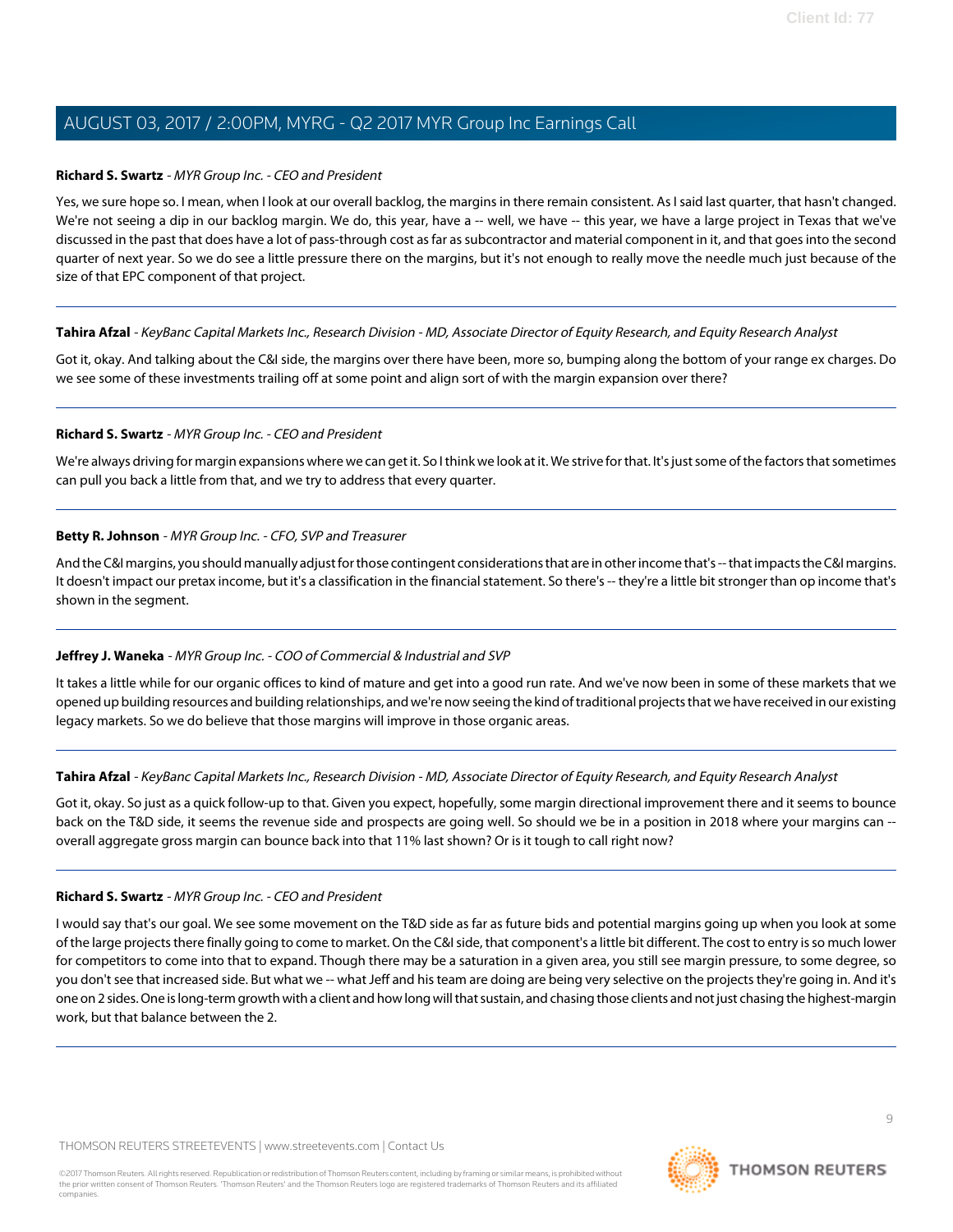### **Operator**

And the next question comes from the line of Andrew Whitman with Robert W. Baird.

### <span id="page-9-0"></span>**Andrew John Wittmann** - Robert W. Baird & Co. Incorporated, Research Division - Senior Research Analyst

Great. I just wanted to dig in and make sure I understand some of the charges in a little bit more detail before stepping back and asking some more strategic questions. But Betty, is it right to assume that the \$2.6 million in Canada is entirely not tax deductible and therefore, on an EPS basis, was about a \$0.16 hit to your EPS for the quarter?

# **Betty R. Johnson** - MYR Group Inc. - CFO, SVP and Treasurer

It's correct that it's not tax deductible. So for that specific job, I don't have an exact dollar amount, but you would take the entire amount of the \$2.6 million.

#### **Andrew John Wittmann** - Robert W. Baird & Co. Incorporated, Research Division - Senior Research Analyst

Yes, yes. So if you do that and the Midwest jobs for \$2.8 million that's \$0.11, that's \$0.27 right there.

# **Betty R. Johnson** - MYR Group Inc. - CFO, SVP and Treasurer

Yes.

# **Andrew John Wittmann** - Robert W. Baird & Co. Incorporated, Research Division - Senior Research Analyst

The quarter -- I mean, you can't add them back, but you can make a pathway that the underlying margin performance ex the charges was kind of in line with what folks were expecting, and that seems to match the commentary that you have here. But I wanted to also ask on the -- in the 10-Q, you mentioned that there's \$1.2 million of other adjustments, which also occurred in the quarter. I guess my question around those is in what segments that those other adjustment -- profit adjustments hit? And what's the status of those jobs? Are they complete? How much backlog is left with those?

# **Betty R. Johnson** - MYR Group Inc. - CFO, SVP and Treasurer

Majority -- probably, of the 9 T&Ds, the item that is called out for the -- like \$900,000. That's sitting in other income. But the op income for C&I is impacted by that \$900,000. The others would be in T&D, and there -- that's a very -- they're much smaller an impact, because \$900,000 of the \$1.1 million is the one job.

#### **Richard S. Swartz** - MYR Group Inc. - CEO and President

Yes. So very little -- on the remaining revenue on those projects, very little that proved down that additional \$300,000 she's talking about.

#### **Andrew John Wittmann** - Robert W. Baird & Co. Incorporated, Research Division - Senior Research Analyst

Got it, got it. Okay, that makes sense. How much longer does the margin guarantee stay in place? This is the second quarter, I think, in a row that we've this adjustment, recognition of that cost.

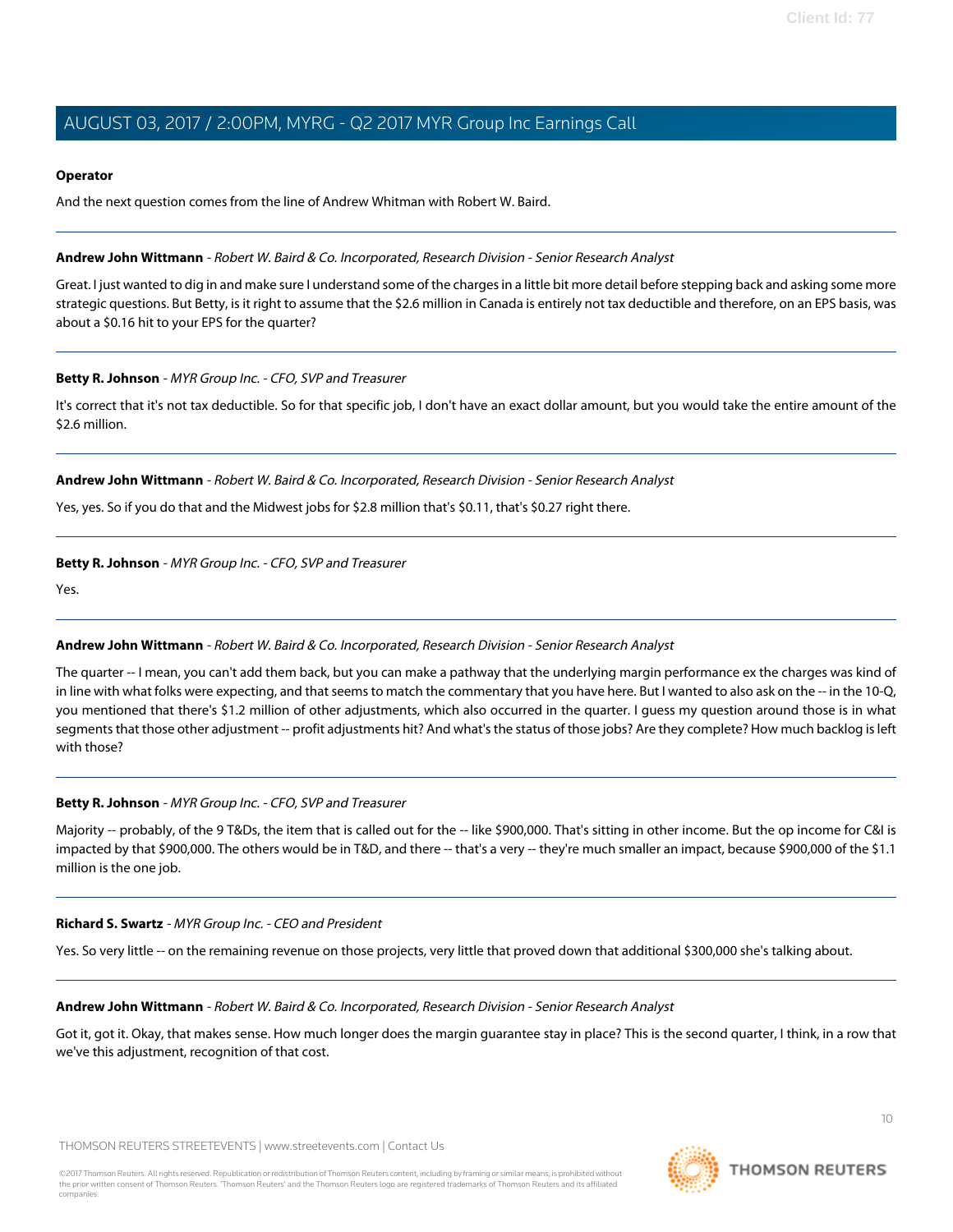# **Richard S. Swartz** - MYR Group Inc. - CEO and President

It should be -- I mean, it depends because some projects may get pushed out a little bit. So -- but we work on that. It could stay in place for as long as 6 months or so. So we're working through that. As that projects finish up, and we can get a final cost to complete and a final estimate that both parties agree on.

# **Andrew John Wittmann** - Robert W. Baird & Co. Incorporated, Research Division - Senior Research Analyst

Great. And then just you guys kind of mentioned in your comments about an uptick in bidding in late 2Q and here early 3Q. I guess my question is, when -- or do you expect to receive notification on the awards of those projects? Do you also expect those in a relatively short order? Or are they larger products that may take some time to find their way to selection?

# **Richard S. Swartz** - MYR Group Inc. - CEO and President

I'll start, and I'll turn it over to Tod and Jeff to give a little more color on it. Projects are all different sizes, so we have some projects that clients are ready to go, they're ready to start. It's one of those where we move our site -- our people on within weeks. And then we've got other projects that you receive a large project award, it may be 6 months before you're mobilizing on that. Tod and Jeff, you guys can talk a little more specific.

# **Tod M. Cooper** - MYR Group Inc. - COO of Transmission & Distribution and SVP

Yes. We have a mix of construction-only contracts as well, labor and equipment contracts, that are bidding -- that are large projects on the T&D side right now. Some bids have been submitted. We're working on several others. And it is a mix of those projects that will start here in the third quarter as well as some that need some additional permitting to get started in 2018. From an EPC standpoint, we do have some projects that should hit in the fourth quarter, but the majority of those are 2018 and longer.

# **Jeffrey J. Waneka** - MYR Group Inc. - COO of Commercial & Industrial and SVP

C&I, we have been in preconstruction phase on multiple projects in -- all across the Western United States that we have every reason to believe those are going to become projects in the third quarter and the fourth quarter, that the full value of those awards will come through.

# <span id="page-10-0"></span>**Operator**

Your next question comes from the line of Noelle Dilts with Stifel.

# **Noelle C. Dilts** - Stifel, Nicolaus & Company, Incorporated, Research Division - VP and Analyst

So first, just a housekeeping question. On the Midwest project -- I know on the Canadian project, you talked about there being some opportunity for the recovery. But on the Midwestern project, it didn't sound that way. So is this weather impact just sort of the normal weather impact that you have to bear in contract?

# **Richard S. Swartz** - MYR Group Inc. - CEO and President

It is on these 2 projects. These are long-term clients we -- that we continue to do work for today, and we've done work for over the past decade with these customers. So these are, really, I'd call, one-off weather occurrences that we've had. We didn't bid this project any different than we

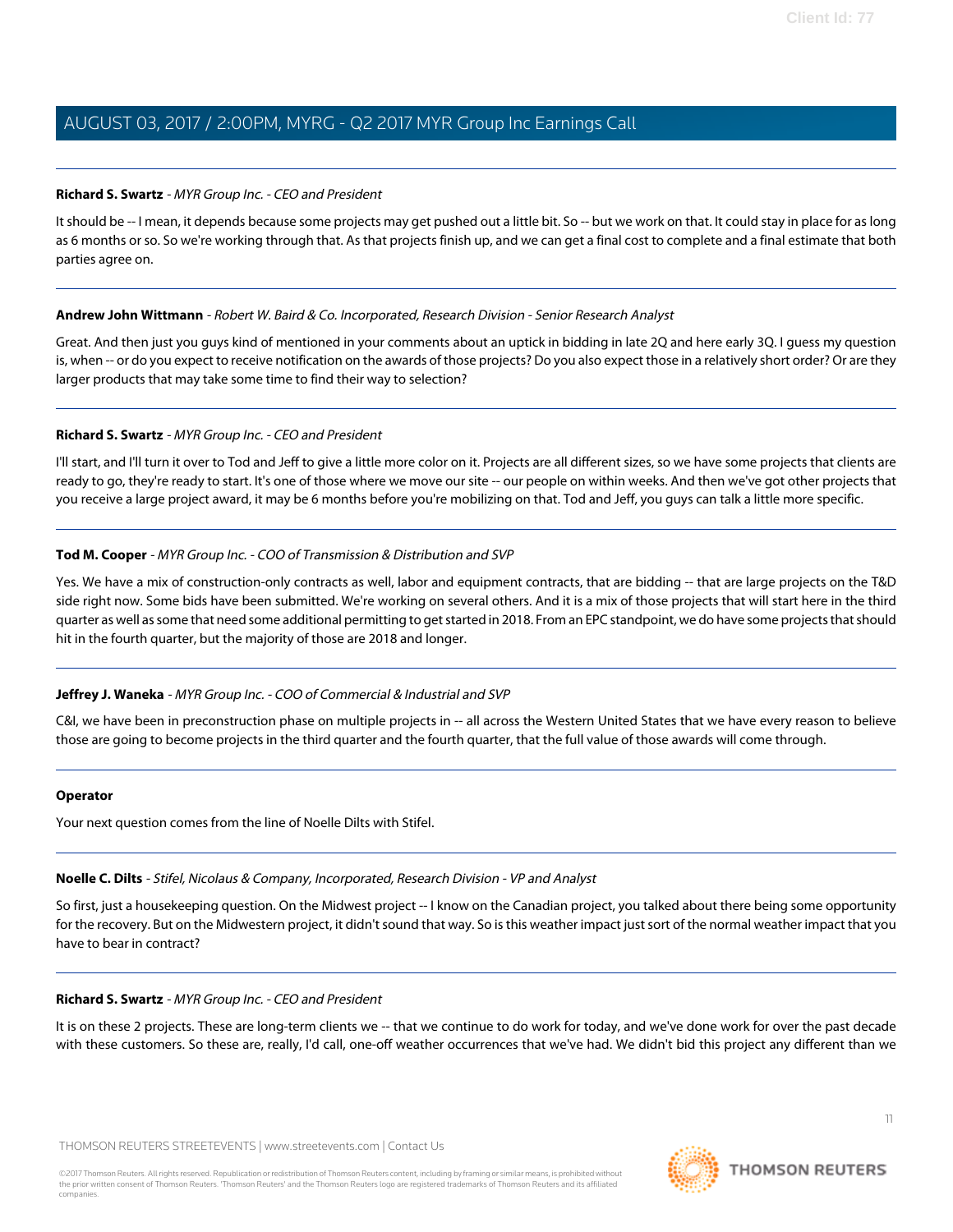have in the past or we would with projects in the future. The weather was a huge impact to us. And to give you an idea, I think we had approximately 50 days of rain, Tod, on...

# **Tod M. Cooper** - MYR Group Inc. - COO of Transmission & Distribution and SVP

Yes.

# **Richard S. Swartz** - MYR Group Inc. - CEO and President

In this last quarter on one project as we attempted to finish it up. And if I look at these 2 projects overall and I look at kind of the net effect of the 2 projects, a substantial amount of revenue that are involved with these projects over the last 1.5 years. And if I look at the net effect of margin, it's about a 1% loss overall. So it's not like we lost millions and millions on these projects. It's that they were going extremely well for us. And we're projecting them. And then the weather towards the end of the project, that last 6 months really, and especially into this quarter, kind of put this -brakes to the whole project and made us incur that additional cost.

# **Noelle C. Dilts** - Stifel, Nicolaus & Company, Incorporated, Research Division - VP and Analyst

That's really helpful. That helps clarify the picture. It also looks like there was a pretty significant shift in terms of the fixed-price work you're doing in T&D declining in the quarter. Could you help us understand what was going on there?

# **Richard S. Swartz** - MYR Group Inc. - CEO and President

Yes. It's -- I've always said it, it's all the projects that come in and what you happen to have in backlog at that time. And then one of the projects that we have is a large Texas project that we talked about in the script also about the lower revenue on pass-through costs -- or the lower mark-up on pass-through costs. So that affects us in our backlog. But any quarter, it varies based on the type of work we've got. And when it comes to fixed cost or unit price or anything that goes with that, we don't really have a preference. We'll do any type of work. We try to adapt to what our customer wants, and then make sure the contract fits us and we cover as many of those risks as we can.

# **Noelle C. Dilts** - Stifel, Nicolaus & Company, Incorporated, Research Division - VP and Analyst

Okay. And then just given the absence of a quorum at FERC, how are you thinking about the potential impact from that on the industry and your business if we don't see a resolution relatively soon?

# **Richard S. Swartz** - MYR Group Inc. - CEO and President

Well, it's really going to probably affect us on some of the larger projects and most of those projects. That's not the only component holding them up. I mean, they're still going -- they're trying to do parallel -- the FERC approval, the permitting approval, the right-of-way acquisition, all that stuff goes hand in hand. I don't see it currently as an impact. It doesn't mean if they don't move and get a quorum set up in there that -- so they can move these projects forward, that it won't be in the future. But they've got many other components still worked through on many of these projects.

# **Noelle C. Dilts** - Stifel, Nicolaus & Company, Incorporated, Research Division - VP and Analyst

Okay. And then last question from me. It looks like -- sorry.

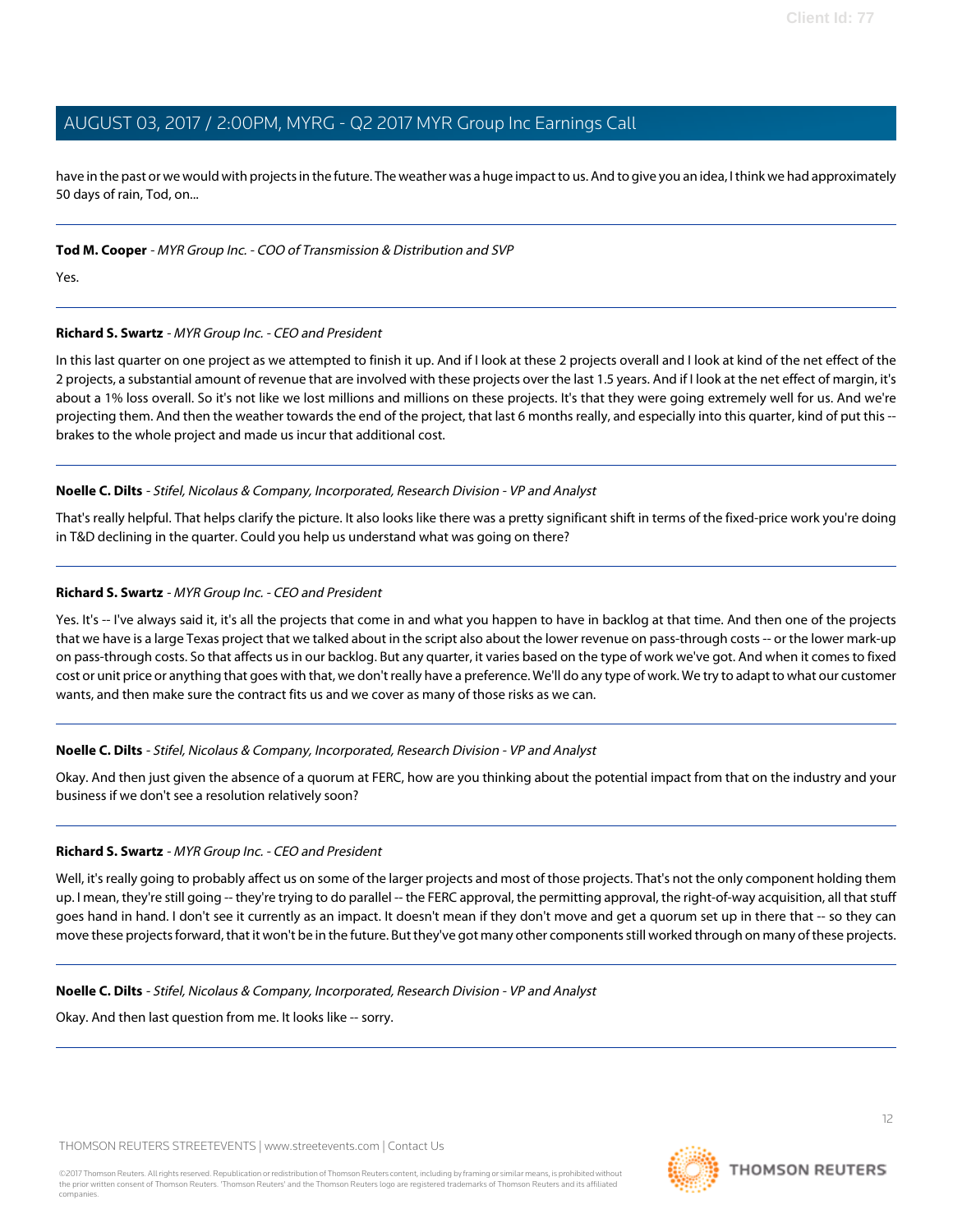### **Richard S. Swartz** - MYR Group Inc. - CEO and President

Go ahead.

# **Noelle C. Dilts** - Stifel, Nicolaus & Company, Incorporated, Research Division - VP and Analyst

Okay. Last question from me. It looks like there's actually kind of an interesting buildup of backlog for wind and solar projects, given the tax credits expiring in -- or starting to step down in 2020. Are you expecting any sort of rebound in renewable project activity as we move into '18? And how are you thinking about the associated transmission opportunity?

# **Richard S. Swartz** - MYR Group Inc. - CEO and President

Well, I think it's -- for us, it's more than just a transmission opportunity. It's also the C&I component that Jeff talked about with the group that he's brought in, in California. We see it, right now, is we've got a pretty good business model put together. We see it as an opportunity for our company to potentially capitalize on. So we see it both in our T&D side and our C&I side as a positive growth factor.

# **Operator**

<span id="page-12-0"></span>And the next question will come from the line of Bobby Burleson with Canaccord.

# **Robert Joseph Burleson** - Canaccord Genuity Limited, Research Division - MD and Analyst

Just wanted to touch upon -- so with several of my questions having been answered, I just wanted to touch upon kind of what regions of the country do you think are going to be the strongest. Or are you seeing the most opportunity in the next couple of quarters for broader space as kind of public type of work?

# **Richard S. Swartz** - MYR Group Inc. - CEO and President

I'll turn it over to Tod and Jeff.

# **Tod M. Cooper** - MYR Group Inc. - COO of Transmission & Distribution and SVP

Yes. I think on the T&D side, where the work has generally, over the past few years, kind of moved from area to area, we're starting to see it kind of expand nationwide. We're really excited about some of the larger opportunities from an RFP and RFI standpoint that are out there in the West. We've been awaiting those for quite some time. And along the East Coast and the Mid-Atlantic states, we're seeing a pickup there. But the Midwest remains consistent and strong. So I think today, we see it more spread out and consistent than we've seen in the past few years for opportunities.

# **Robert Joseph Burleson** - Canaccord Genuity Limited, Research Division - MD and Analyst

And when would you expect kind of a ramp in these opportunities? Would it be going in next year or even beyond that?

# **Tod M. Cooper** - MYR Group Inc. - COO of Transmission & Distribution and SVP

I think in the West, with some of these large projects, it would be beyond 2017.

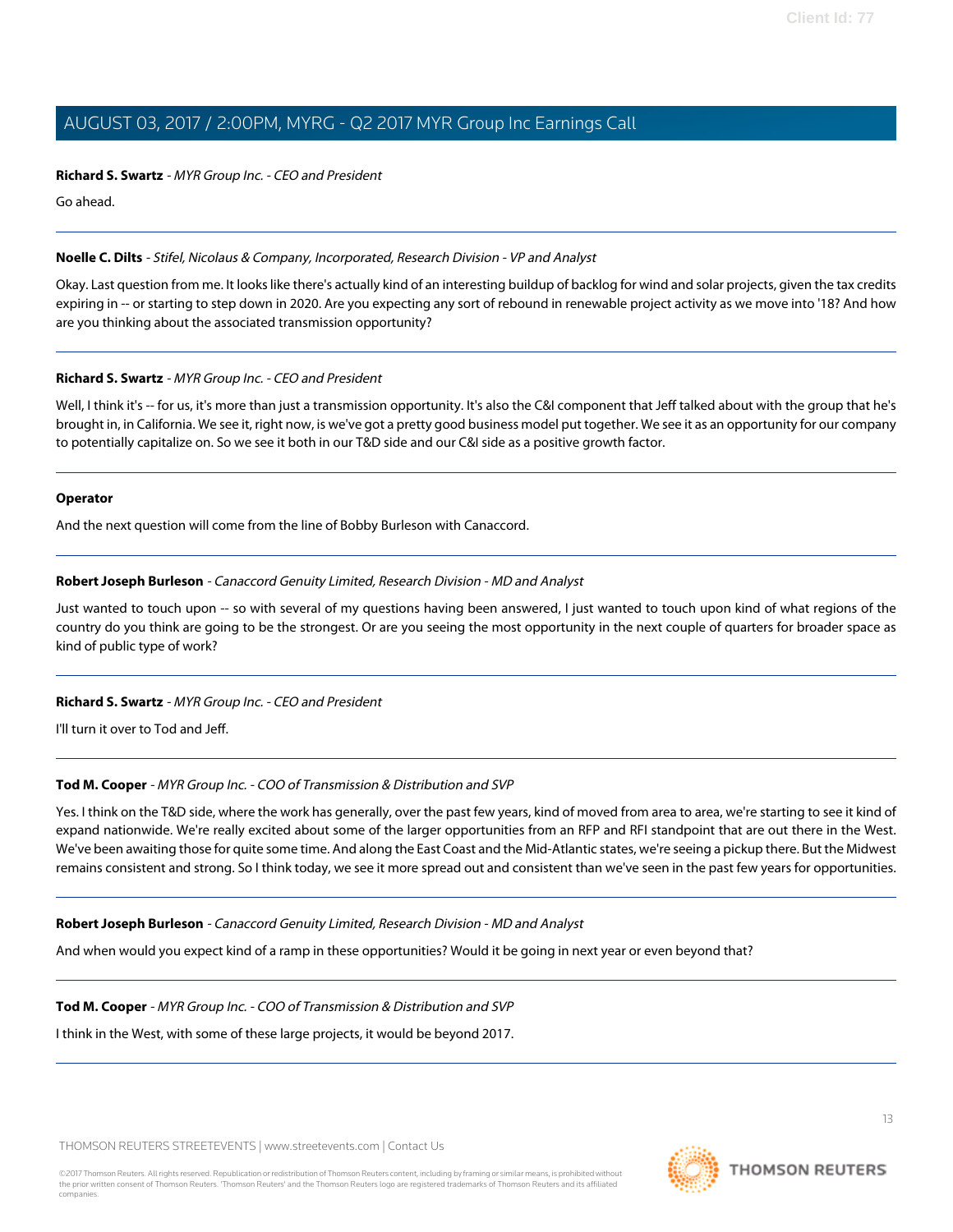# **Richard S. Swartz** - MYR Group Inc. - CEO and President

Yes. We're currently doing pricing on some projects and working on RFPs that are out. I mean, some of the construction phase is '19, '20, as far as that, some are '18. So we're seeing a variance. In the past year, we've probably been -- or I'd say going back a couple years, there have been projects that would be completed in the next 24 months. We're seeing some that don't, some that start sooner than that, but some that the start of the projects aren't until then. But people are actually planning that far in advance and capturing their teams now. Jeff, you got anything on the C&I side?

# **Jeffrey J. Waneka** - MYR Group Inc. - COO of Commercial & Industrial and SVP

Well, we're very excited about our traditional -- our legacy units have very strong markets. And the exciting part is where we've chosen to go open offices, we're seeing similar activity. So we feel like we've really moved into the right markets. More on the West Coast and Las Vegas, and those areas are really picking up some steam right now.

# **Operator**

<span id="page-13-0"></span>And your next question comes from the line of Jon Braatz with Kansas City Capital.

# **Jonathan Paul Braatz** - Kansas City Capital Associates - Partner and Research Analyst

A question about the new organic offices that you've opened in the past 1.5 years, 2 years. Number one, have you -- are you thinking about opening any additional offices? And then in -- sort of in aggregate, can you give us an idea of what these offices -- what the drag on margins these offices are having and when you might expect them to -- these offices in aggregate, again, to reach their maturity?

# **Richard S. Swartz** - MYR Group Inc. - CEO and President

Okay. I'll start that, and then I'll let Jeff or Tod or Betty add to it. As we go through the organic growth there is, we look at them every quarter, every month. I said last quarter, we are going to focus on the ones we have established already and not really search to open new ones within the next year. But if the right opportunity comes, if a client wants to take us somewhere, if it makes business sense and our people can put together a business plan that passes, I would say, senior management and our board, and it can be profitable, we're not going to say no to it necessarily. But our focus is to make the ones we have profitable. And when I look at the drag of them net of all the organic growth areas, my goal is to have that, hopefully, cost of all those -- the overhead costs covered this year by the work they're doing. So if you look at them as a net operational, the organic growth areas, is to have that overhead cost covered with our backlog with the work they're burning off, and then to have enough backlog to sustain and then have them profitable as an overall operation next year.

# **Operator**

This concludes today's question-and-answer session. I would now like to turn the call back over to Mr. Rick Swartz for closing remarks.

# **Richard S. Swartz** - MYR Group Inc. - CEO and President

Thank you, everyone, for participating on today's call. I feel privileged to work for this great company with such talented people. The way we work together to address challenges while growing our business and supporting our clients is a source of pride and confidence as we pursue new opportunities long into the future. I don't have anything further. We look forward to working with you going forward and speaking with you again on our next conference call.